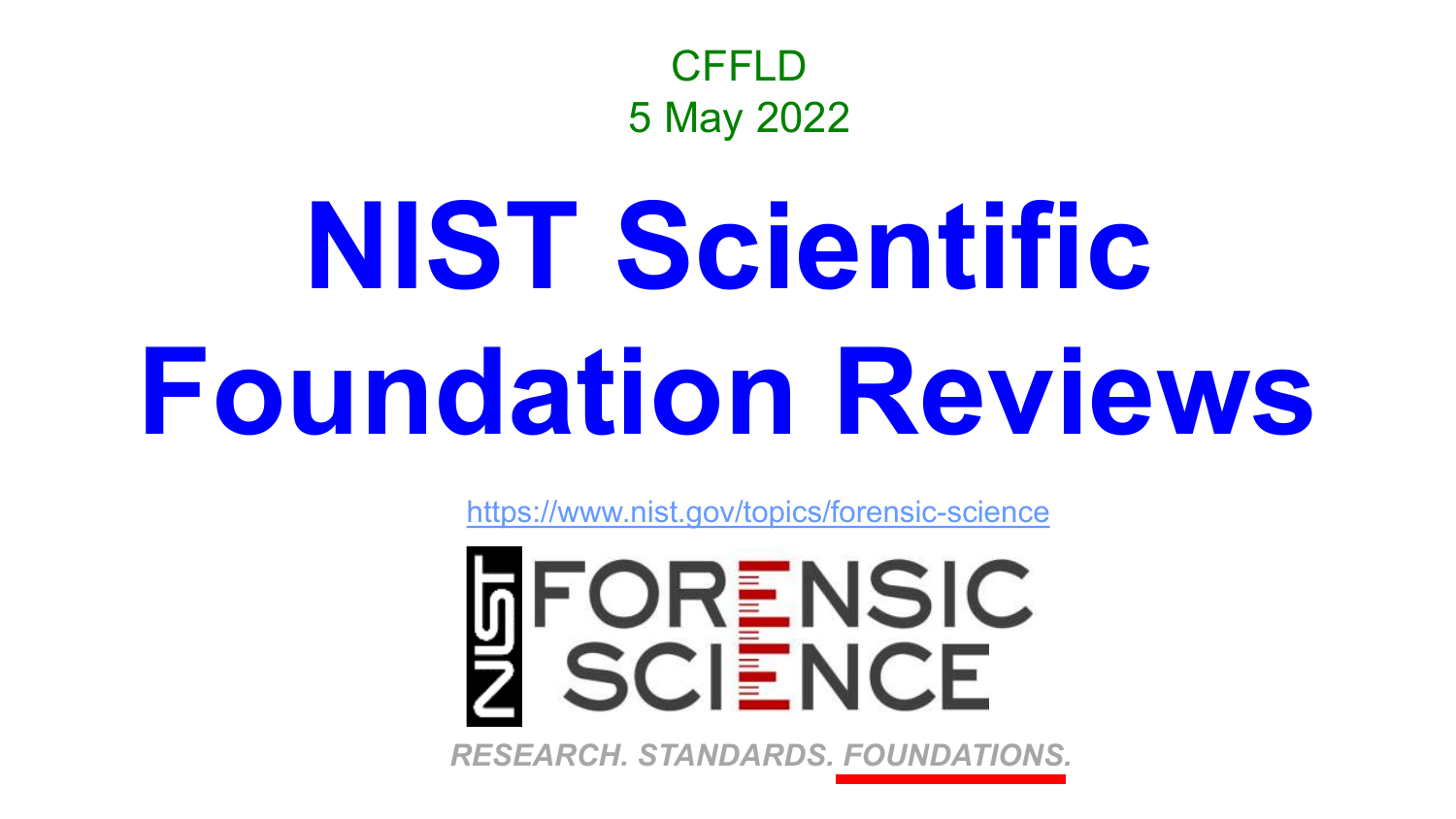### Requests for **Understanding What Data Exists**  Supporting Forensic Science Methods and Practices

**NIST** 



#### **A PATH FORWARD**

NATIONAL RESEARCH COUNCIL

**NRC Report (2009) NCFS Recommendation (2016) PCAST Report (2016)**

#### **NATIONAL COMMISSION ON** National Institute of<br>Nasharik and Techn **FORENSIC SCIENCE Recommendation to the Attorney General Technical Merit Evaluation of Forensic Science Methods and Practices** 07/06/16 Subcommittee **Date of Current Version** Scientific Inquiry and Research **Approved by Subcommittee** 26/08/16 **Approved by Commission** 12/09/16 Status Adopted by the Commission **Action by Attorney General** [different/v]

#### **Commission Action**

On September 12, 2016, the Commission voted to adopt this Recommendation by a more than two-thirds majority affirmative vote (77% yes, 19% no, 3% abstain)

Note: This document includes recommendations developed and adopted by the National Commission on Forensic Science and proposes specific acts that the Attorney General could take to further the goals of the Commission. The portion of the document directly labeled "Recommendations" represents the formal recommendations of the Commission. Information beyond that section is provided for context. This document does not necessarily represent the views of the Department of Justice or the National Institute of Standards and Technology. The National Commission on Forensic Science is a Federal Advisory Committee extablished by the Department of Justice. For noire information, please visit: https://www.pattice.gov/ncfs.

#### Overview

The National Commission on Foreraic Science (NCFS) has already approved a Views Document on the importance of establishing the technical merit of all forensic science methodologies. The required studies should be independently<sup>2</sup> evaluated and accepted prior to the creation of documentary standards<sup>2</sup> involving test methods and practices hased on these disciplines.

"demonstrating the validity of forensic methods" (Recommendation #3)

#### "technical merit evaluation"

**Congressional funding uses NCFS language**



**NIST: a "Scientific Foundation Review"**

Hari Iver

**Rich Press**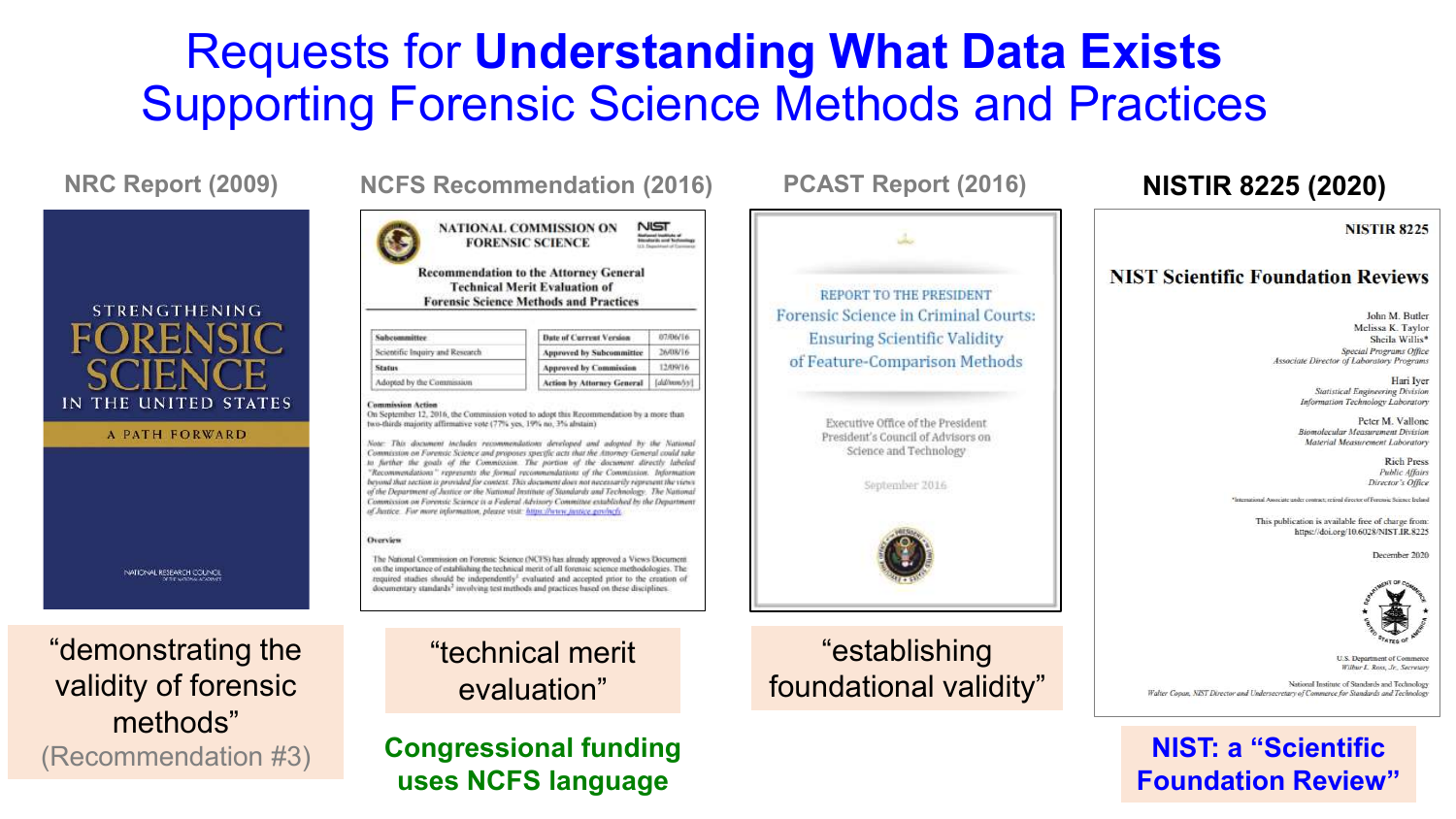## **Trustworthy Results: A Shared Common Interest**

- Obtaining **reliable (trustworthy, consistently accurate) results is an important goal** for forensic science, which NIST, as part of the forensic science ecosystem, shares in all our activities
- With NIST scientific foundation reviews, we are
	- 1. Documenting the **key scientific principles** that underpin current methods and practices
	- 2. Cataloging **available literature and information** that describe the state of the field
	- 3. Recommending strategies so that the community and its stakeholders **can have confidence in the results obtained** from a particular method or practice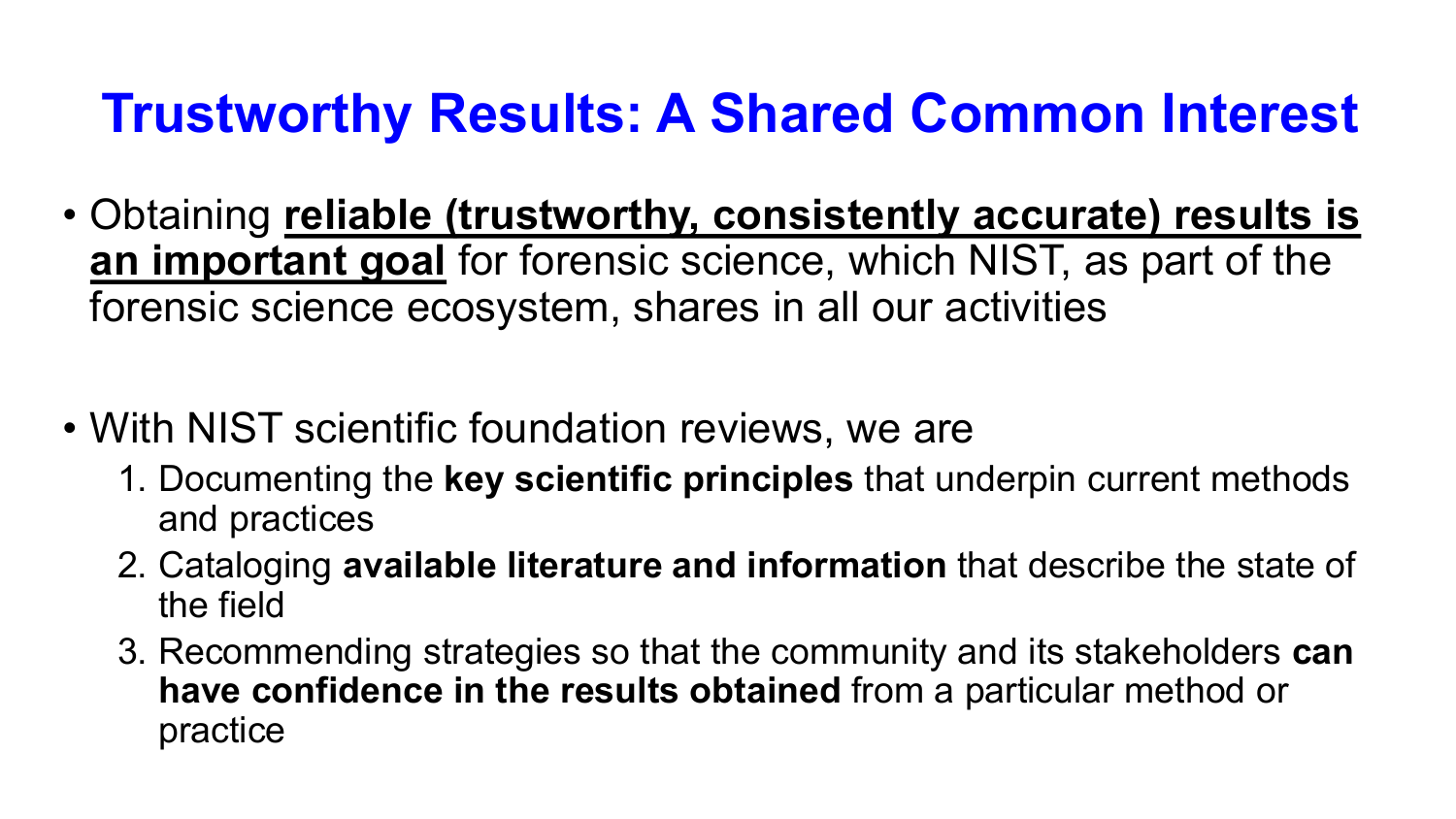### **NIST Scientific Foundation Reviews Underway in 2022**

- **1. DNA Mixture Interpretation** (initial pilot study)
	- Began in September 2017
	- AAFS 2019, ISHI 2019, ISHI 2020, AAFS 2021, AAFS 2022 workshops conducted
	- *250-page report released for public comment on June 9, 2021, with a 3-hour webinar held on July 21*

### **2. Bitemark Analysis**

- Began in October 2018
- Workshop held in October 2019



### **3. Digital Investigation Techniques**

- Began in February 2019
	- Interlaboratory "black box" study conducted from June to November 2020 → *published Feb 2022*

### **4. Firearm Examination**

- Began in October 2019
- Gathering literature and focusing on error rate studies

<https://www.nist.gov/topics/forensic-science/interdisciplinary-topics/scientific-foundation-reviews>

**Reports will be provided with each foundation study and made available for a public comment period (usually 60 days)**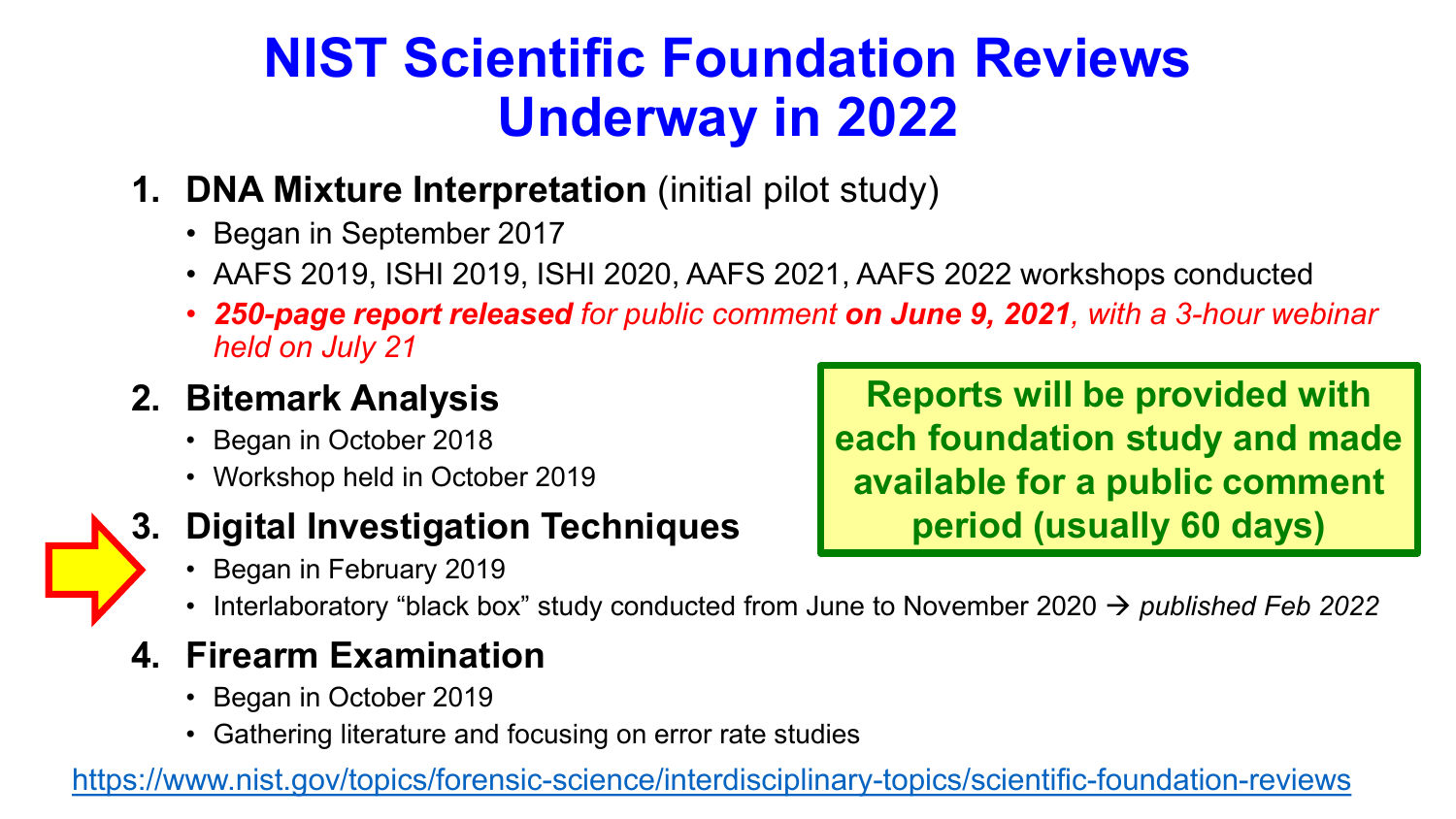# **Community Involvement and Input**



**Model 4 Digital Evidence Incorporated an interlaboratory study**

**Public Comment will be sought on our reports (they will be initially released as "DRAFT")**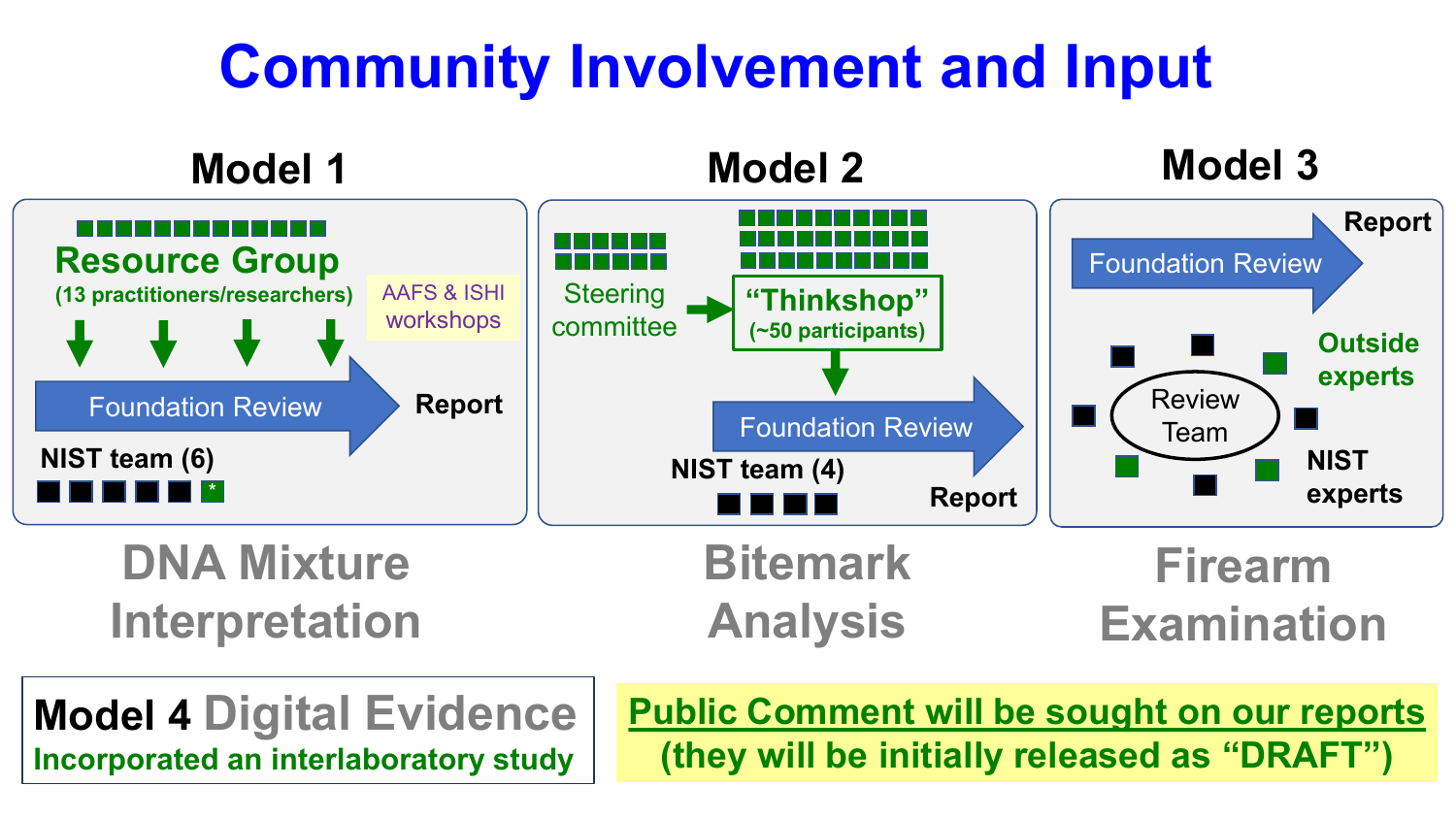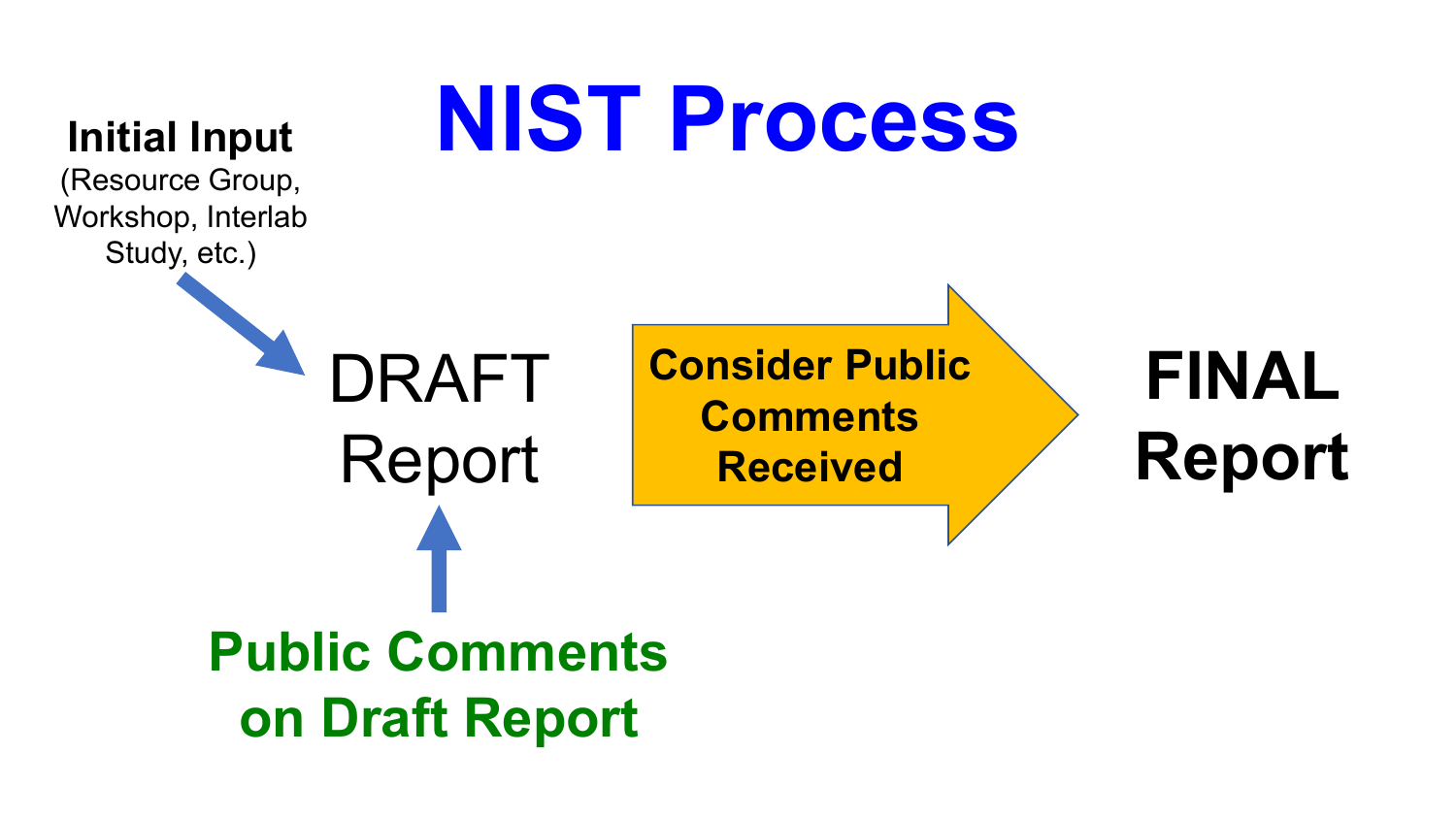**We Recognize That There Are and Will Be Many Different Perspectives and Lenses on Our Foundation Reports…**



**This is Why Public Comment is so Important!**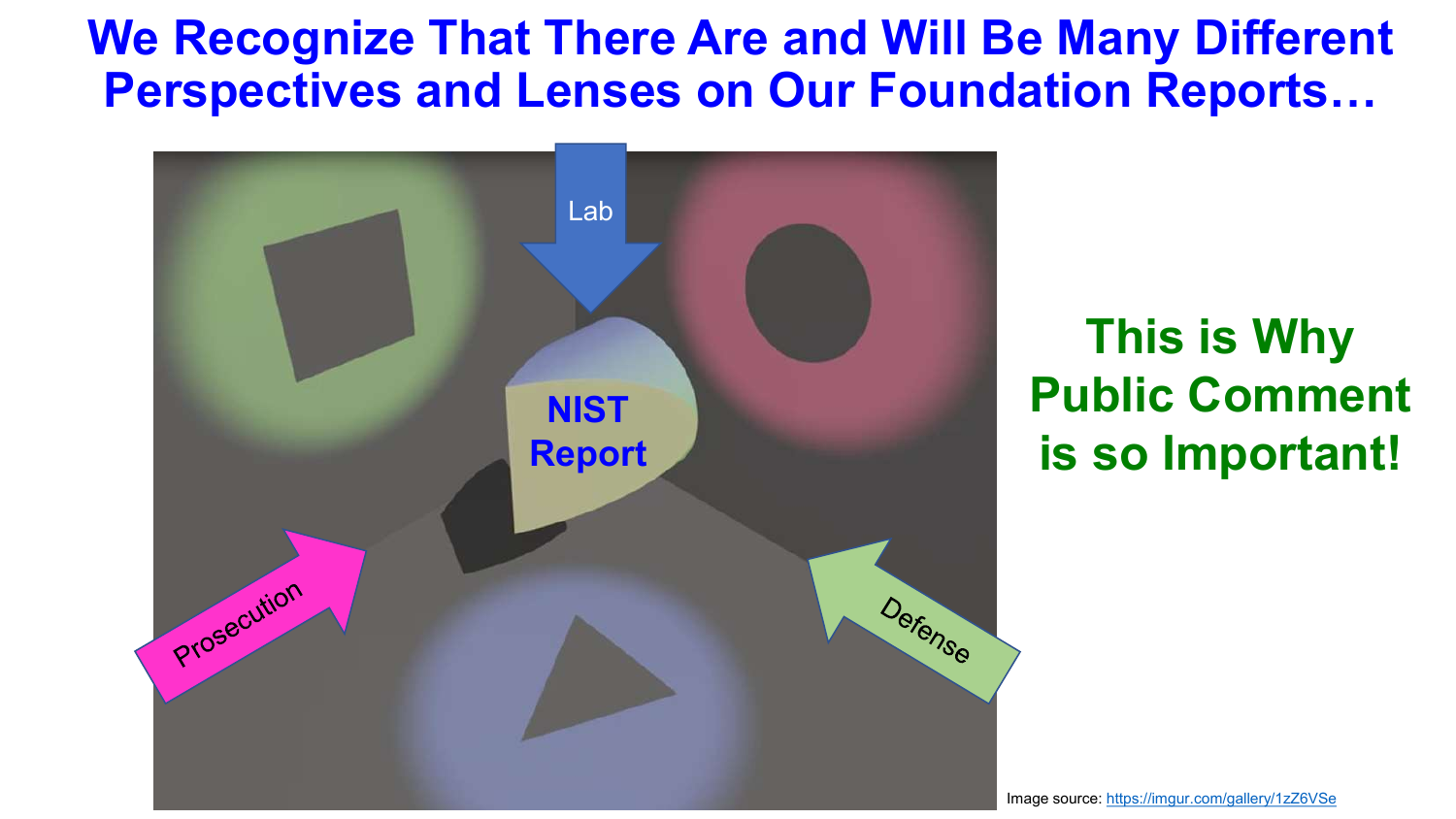# **Clarification on What NIST Is and Is Not**



- NIST is a Federal government **science agency** and does not comment on legal admissibility
- NIST is **not a regulatory agency**, which is why key takeaways are provided in our draft report rather than formal recommendations
- NIST **focuses on research and assisting with developing standards** (e.g., OSAC or SRMs); NIST does not conduct forensic science casework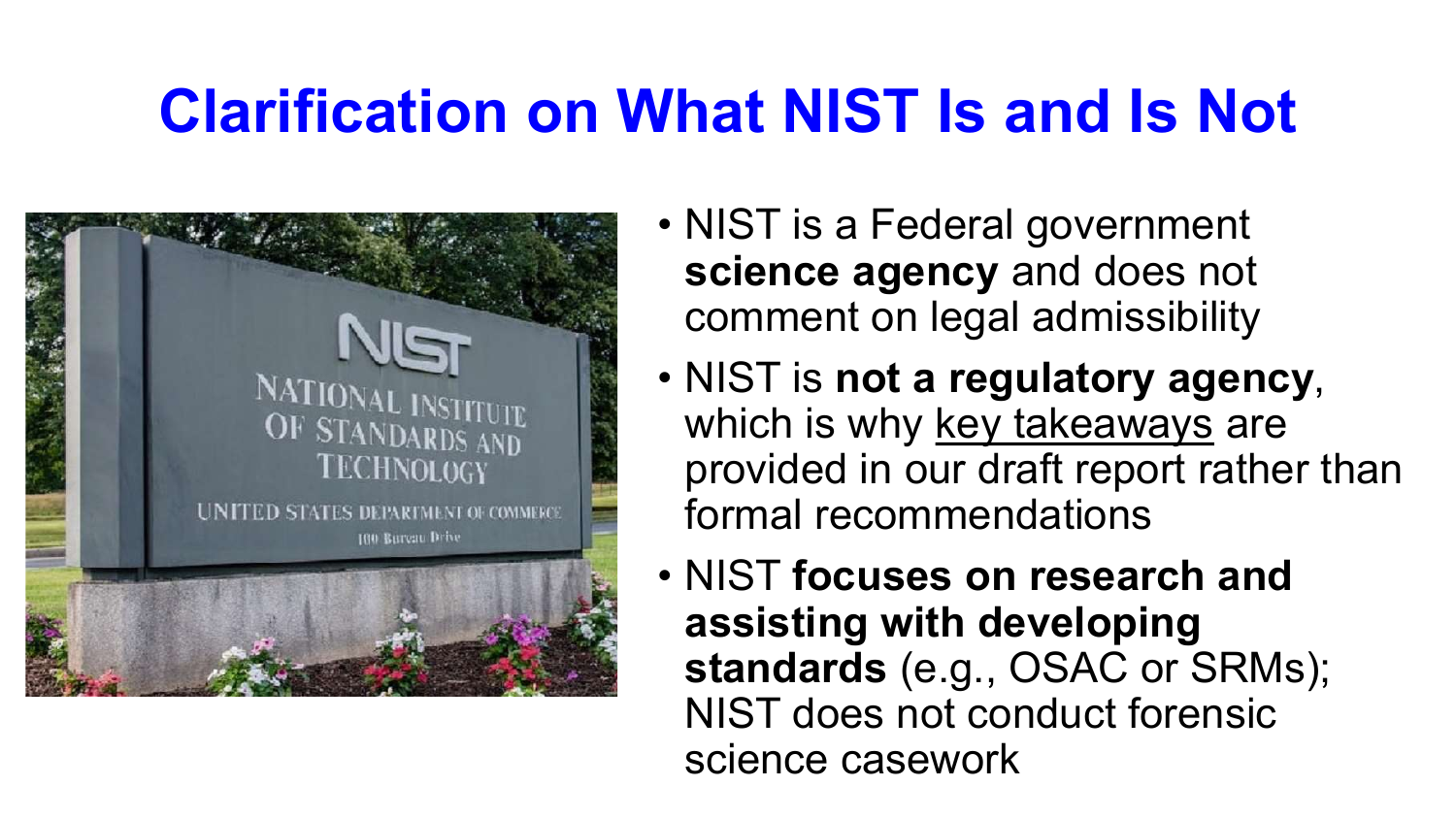### **Our Desire with This Report is to Help Move the Field Forward to Improved Practices in DNA Mixture Interpretation**

*From the Executive Summary (page 1):* 

*"*As with any field, the scientific process (research, results, publication, additional research, etc.) continues to lead to advancements and better understanding. Information contained in this report comes from the authors' technical and scientific perspectives and review of information available to us during the time of our study. Where our findings identify opportunities for additional research and improvements to practices, we encourage researchers and practitioners to take action toward strengthening methods used to move the field forward. **The findings described in this report are meant solely to inform future work in the field**."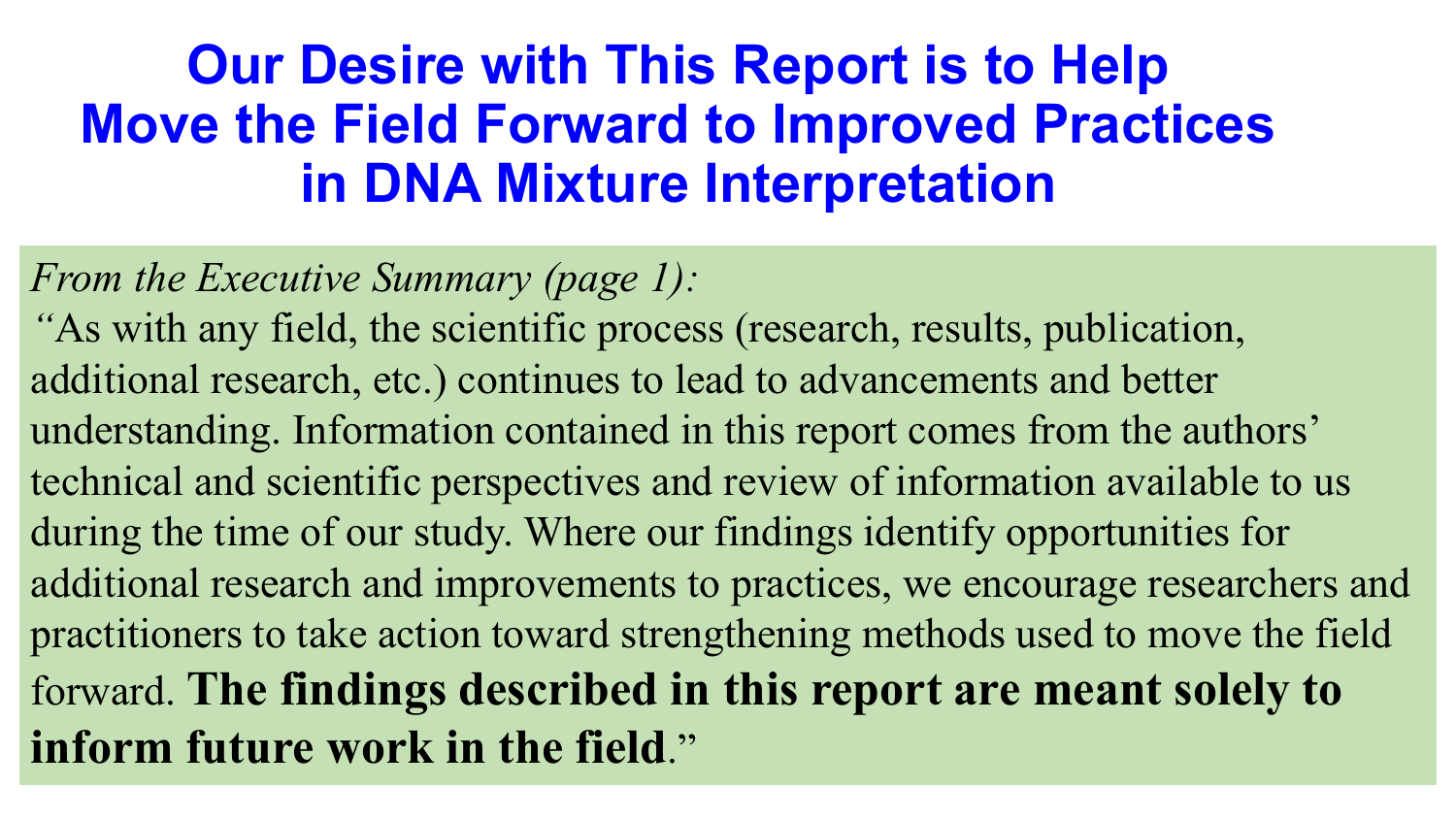#### **NISTIR 8412**

Barbara Guttman Mary T. Laamanen **Craig Russell** 

#### **Results from a Black-Box Study** for Digital Forensic Examiners



**+Chris Atha ++James** Darnell +National White Collar Crime Center ++ United States Secret Service

This publication is available free of charge from: https://doi.org/10.6028/NIST.IR.8412



National Institute of Standards and Technology

James K. Olthoff, Performing the Non-Exclusive Functions and Duties of the Under Secretary of Commerce for Standards and Technology & Director, National Institute of Standards and Technology

<https://doi.org/10.6028/NIST.IR.8412> (58 pages)

### **Digital Forensic Interlaboratory Study**

- Part of the NIST Scientific Foundation Review on Digital Investigation Techniques (NISTIR 8354-DRAFT)
	- This study was open to anyone in the public or private sectors who work in the field of digital forensics
- Evaluated accuracy of volunteer digital examiners with **24 questions using case scenarios and test artifacts for mobile devices and computer hard-drives**
	- Tests were developed in collaboration with the U.S. Secret Service and the National White Collar Crime Center
- Study participants:
	- **77 mobile device** and **102 hard-drive analyses**
	- Demographic data collected related to an individual's workplace environment, education, and work experience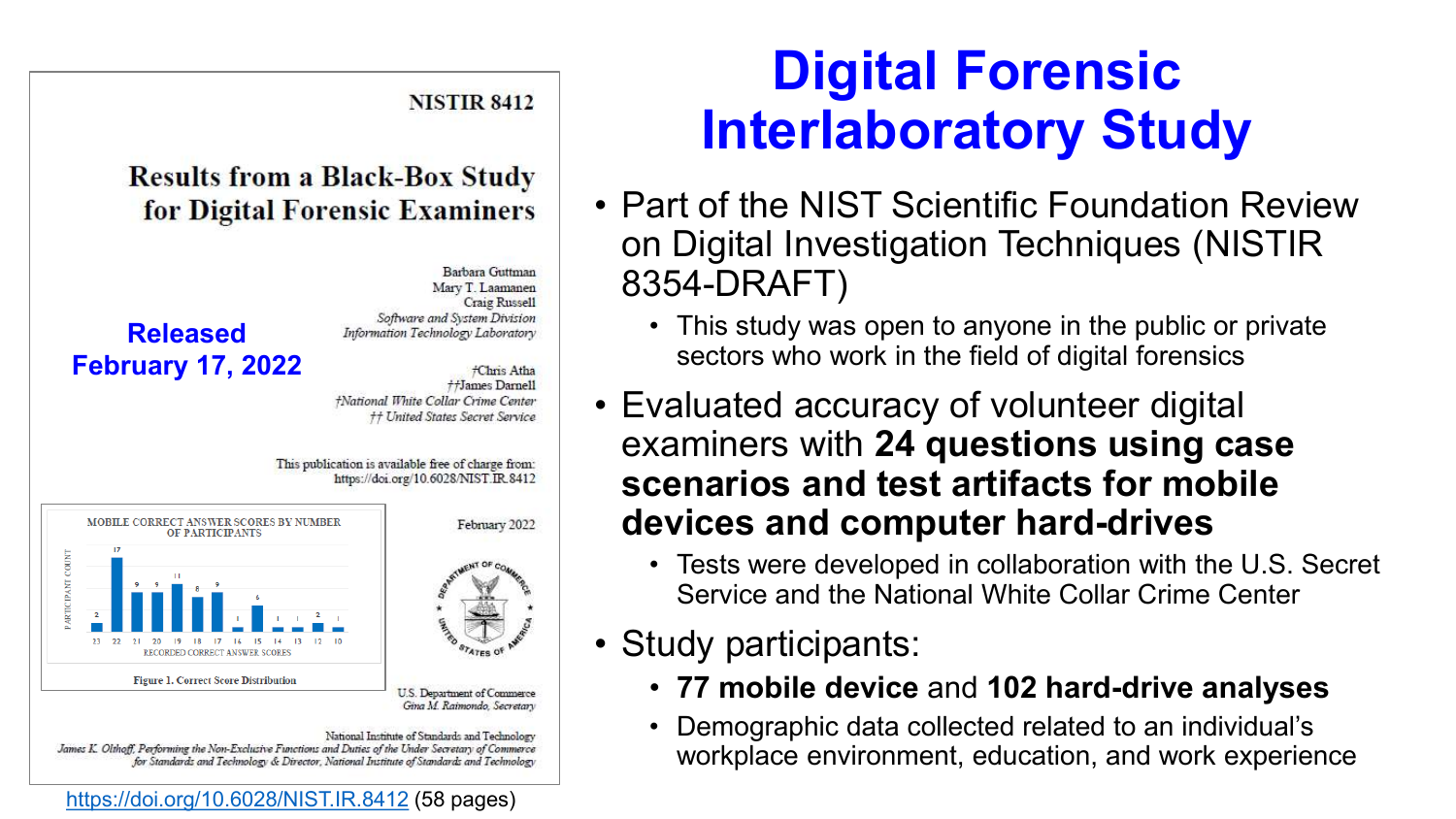## **NIST DNA Mixtures Explainer**



Credit: N. Hanacek/NIST

#### **DNA Mixtures: A Forensic Science Explainer**

What are DNA Mixtures? And why are they sometimes so difficult to interpret?

**By: Rich Press** 

April 03, 2019

**#1 Result with a Google Search on "DNA mixtures"**

#### **Topics Covered**

- **Why have DNA mixtures and trace DNA become so prevalent?**
- **Are all DNA mixtures difficult to interpret?**
- **Why are complex DNA mixtures difficult to interpret?**
- **UNCERTAINTY #1: When is a peak a peak?**
- **UNCERTAINTY #2: Whose peak is it anyway?**
- **What is probabilistic genotyping software, and how does it help?**
- **How confident can one be that the DNA is related to the crime?**
- **Should labs just stop analyzing complex DNA mixtures altogether?**



<https://www.nist.gov/featured-stories/dna-mixtures-forensic-science-explainer>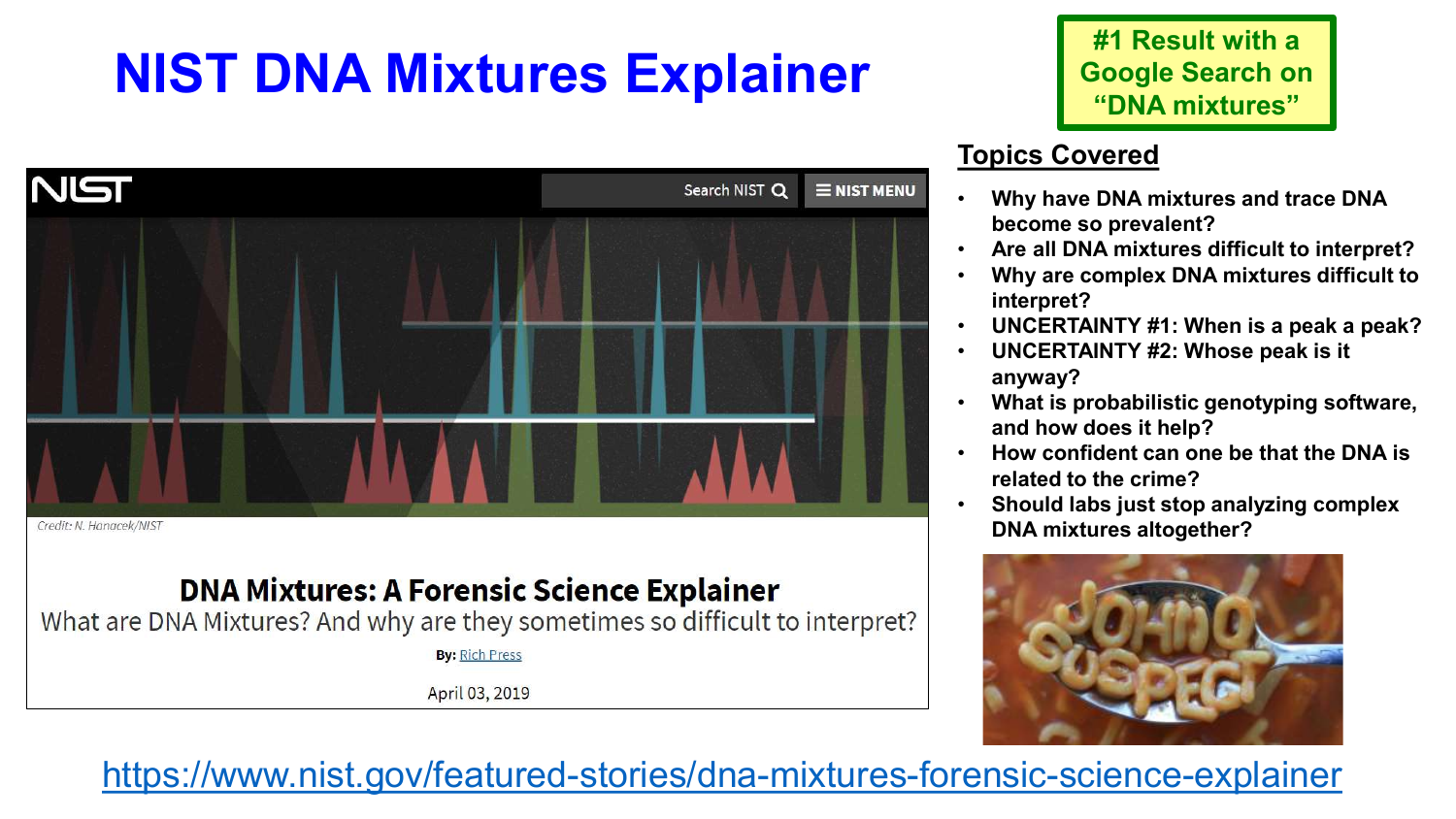## **Future Plans for a Terminology Document**  (perhaps connected to validation efforts planned in FY22)

- 1. Accuracy
- 2. Consistency
- 3. Precision
- 4. Uncertainty
- 5. Error
- 6. Repeatability
- 7. Reproducibility
- 8. Replicability
- 9. Reliability
- 10. Validity
- 11. Validation
- 12. Verification
- 13. Robust
- 14. Sensitivity
- 15. Specificity